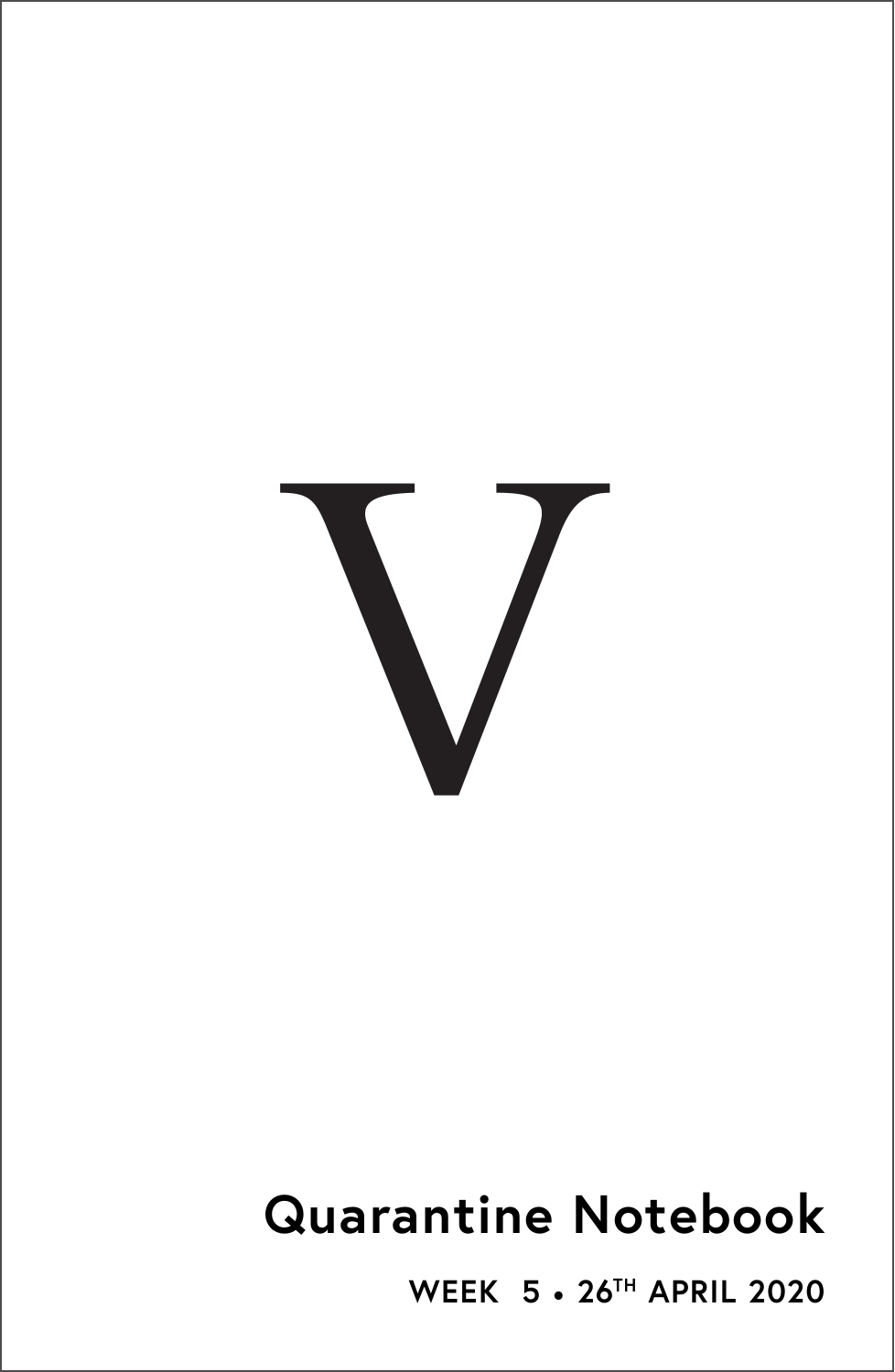# **Quarantine Notebook**

Week 5  $26$ <sup>TH</sup> April 2020

Copyright of each piece of writing in this document belongs to its respective author. © 2020

Permission has been obtained from each author to display this work on the website [www.muscaliet.co.uk.](https://www.muscaliet.co.uk) The website is property of Muscaliet Press.

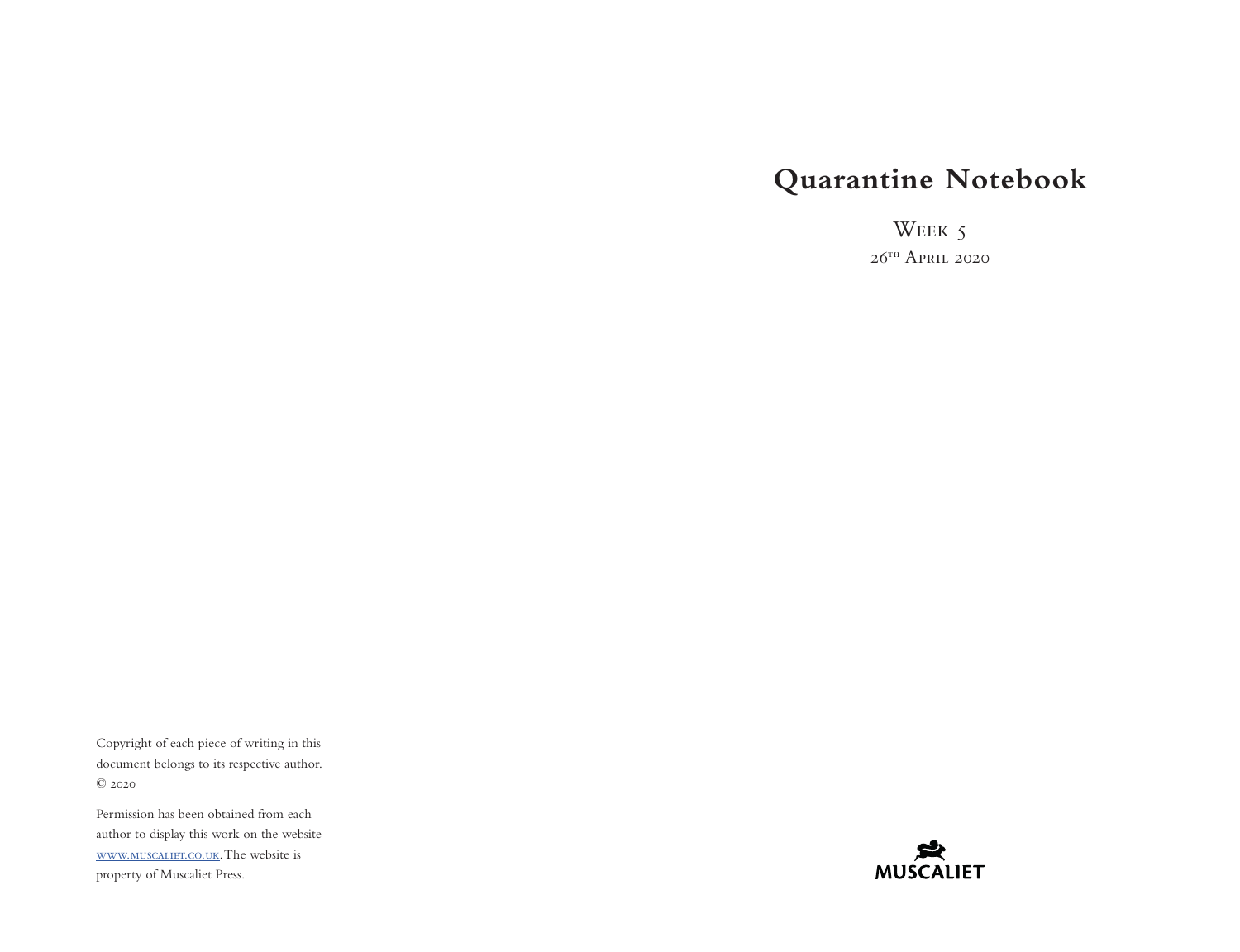Michael Grant

## CRITIOUE OF THE IMAGINARY

Combining splintered marble With an opaque blue Framed by tarnished gold, Colour laid on colour

Between an elegiac spacing Of capriciously dilapidated splendour And a solitude of debris, You have reduced the summary magnificence

Of intemperate presumption to a multitude of shades Seen through ritual duplicities Of stained and frosted glass Burnished by the twilight's dwindling brilliance.

As for all the rest of it, the nacreous icons Of transfigured trash all but hidden By distorting agitations Of damp air, the frivolous

Inversions and deep-vaulted labyrinths, You consecrate the lot, Along with the oblivion of unending night, To repetition and the lethal rhetoric of time! Moyra Tourlamain

# BALANCING ACT<sup>\*</sup>

Slow collage clouds, sun, buds, birds earthen ware slightly out of focus spent belief in traceable threads of detail not exactly safety ropes of text and image.

Does it really matter that I've got my yellow boots on, Sidney Graham, slipping off the little stepping stones, scrabbling for a hand hold on the moss and celandine, while this current slides time over the lip of the world?

\* This poem about the unreliable relationship between lockdown and reality refers in part to W. S. Graham's poem 'The Stepping Stones' and to a contemporaneous letter from him to Roger Hilton. The former can be found on page 235 in *W. S. Graham: New Collected Poems*, ed. by Matthew Francis, Faber, 2004, the latter on page 230 in *The Nightfisherman: Selected Letters of W. S. Graham* ed. by Michael and Margaret Snow, Carcanet, 1999.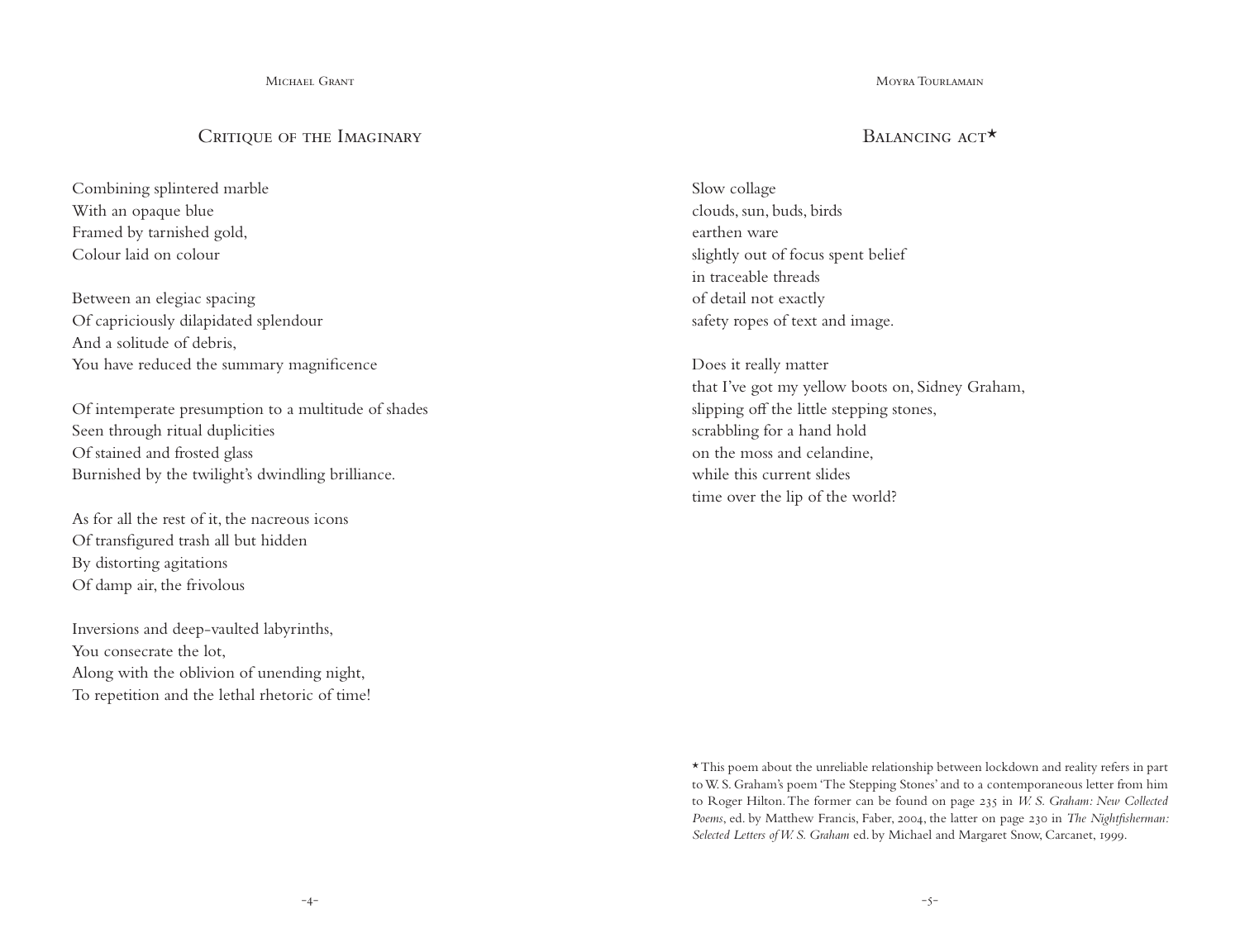Ian Brinton

# LOOKING UPWARDS / LOOKING DOWNWARDS: SOME REACTIONS TO CONFINEMENT

#### I

For the furze-cutter on Egdon Heath there are two different worlds: looking upwards he 'would have been inclined to continue work', looking downwards 'he would have decided to finish his faggot and go home'. Thomas Hardy's *The Return of the Native* opens on the heath in November and thirty-six years after its first publication Edward Thomas's early poem, 'November' contemplates a similar sense of different perspectives.

In his poem from December 1914 Thomas alerts us to 'the prettiest things on ground are paths / With morning and evening hobnails dinted, / With foot and wing-tip overprinted'. The path itself is trodden into earth where 'Twig, leaf, flint, thorn, / Straw, feather' are all 'Pounded up' and the shift from 'straw' to 'feather' is itself a reflection of the relationship between a Now and a Beyond: one, downward looking, the other upward. The sky is perceived as shining 'above the earth so old' and 'men stare' upwards at it:

> One imagines a refuge there Above the mud, in the pure bright Of the cloudless heavenly light

The idea of a 'refuge', an ideal place of safety and security, is what can prompt the walker of paths to continue a relentless search for a place that is unchanging. The poem's focus at its conclusion is upon the ground on which we live and walk:

> He loves even the mud whose dyes Renounce all brightness to the skies.

For Edward Thomas, walking was a way of seeking release from imprisonment and in 'Recollections of November', published in *Horae*  *Solitariae* in 1902, he suggested that in his suburban street almost every month was 'marked as it were in heavy black letter at its entrance':

Nature here uses a brief language, like the hand at Belshazzar's feast, and I know that it is November by the dull, sad trampling of the hoofs and feet…

From his 'mean street' in Balham Thomas recognised a sense of release by spying 'a seagull from my window – spreading her great wings in flight at altitudes whence perhaps she beholds the sea – an emblem of that liberty I boast, but do not feel'. This is followed by another image of release from confinement as a leaf blown into his room by the wind prompts 'such a feeble knocking' that 'will throw open many doors of memory.' The clouds which he sees trooping toward the west are 'all moving in one path' and he wonders 'to what mysterious shrine, were they advancing – to what shrine among the firs of an unseen horizon, with the crow and the bat?'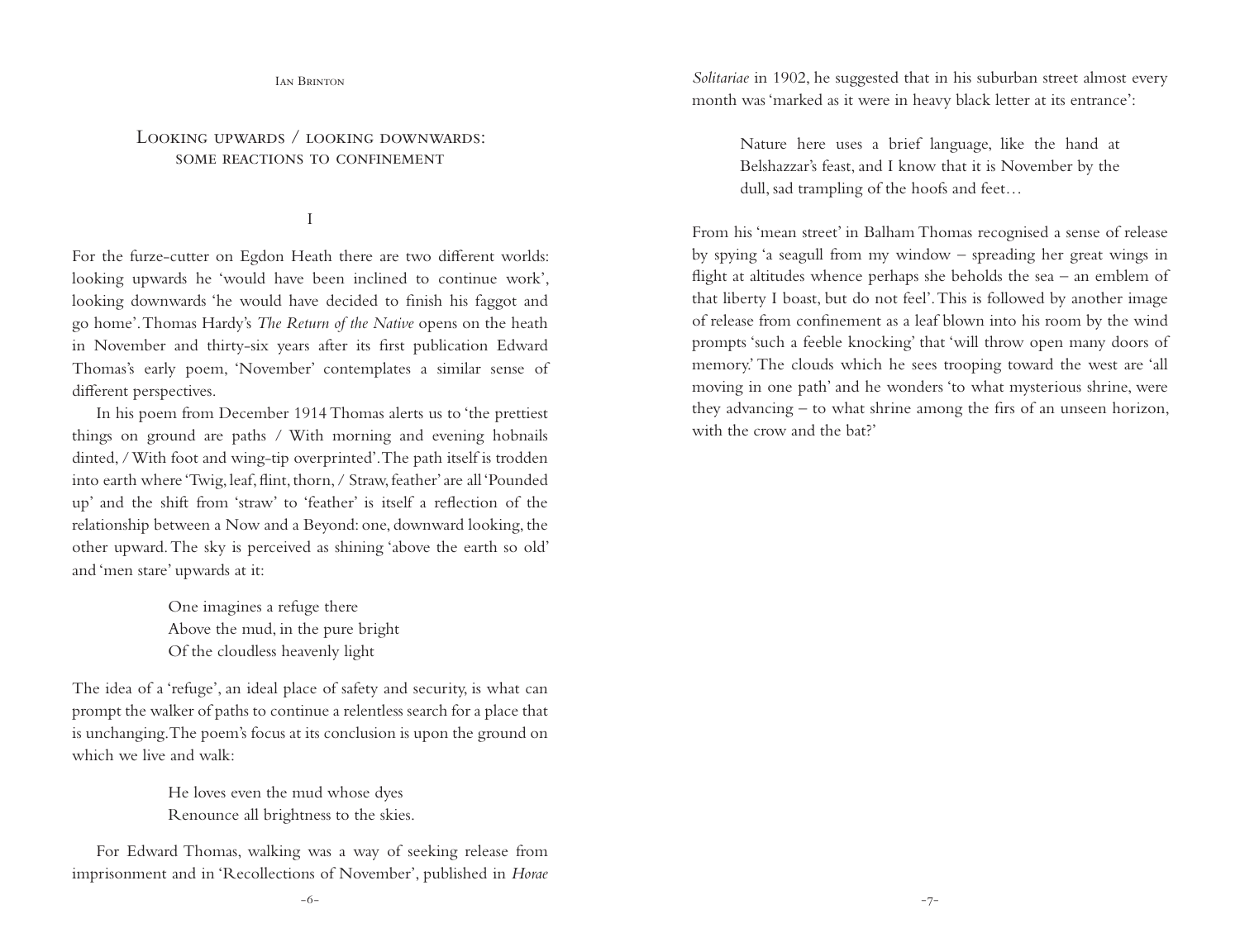Philip Terry

MR UBU a sketch towards a covid-19 fantasy

 $ACT$  ONE

*Scene One*

Mr Ubu, Mrs Ubu.

Mr Ubu [*washes his hands, while singing the National Anthem*]: Pisschitt! Fuck the lot of 'em!

Mrs Ubu: Ooohh! Wash out your mouth with soap, while you're at it! You should mind your manners!

Mr Ubu: Bollocks to that! If I didn't know the neighbours were listening I'd give you a good old slap for the nonce.

Mrs Ubu: I'm not the one you should be thinking of duffing up, Old Ubu. No, Sir! There's someone else for the high jump.

Mr Ubu: By my Boris bike, I'm not with you.

Mrs Ubu: What, you mean to say you're happy with your lot?

Mr Ubu: By my Boris bike, pisschitt, dearie. Yes, by God, I'm perfectly happy. Who wouldn't be? Prefect at Eton, President of the Oxford Union, Mayor of London, Foreign Secretary – keeping all those piccaninnies in their place – and now I'm Prime Minister. Who can cap that?

Mrs Ubu: So what! Just because you saw off that Jezzer Corbyn, you're content to spend your time getting Number 10 refurbished with velvet curtains, when you could get your loaf measured for the crown of Great Britain?

Mr Ubu: Huh? I don't understand a word you're saying, dearie. And

now we've lost Ulster to the Republic, and Scotland's devloved, we're no longer Great Britain, strictly speaking, more Lesser Britain, Smaller Britain, Diminutive or Petite Britain.

Mrs Ubu: How stupid can you get? Didn't they teach you Macbeth at Eton?

Mr Ubu: By my Boris bike, Queen Lizzie is still alive, isn't she? And even if she does kick the bucket, hasn't she got lots of children, or have they all gone off to Canada?

Mrs Ubu: Why shouldn't you finish off the lot of them, they're not the most robust of people, in fact your slow start in tackling Covid-19 will probably do the job for you! Then you can call a National Emergency, and put yourself in their place, just like Cromwell if you remember that crook.

Mr Ubu: Ha! Now you're going too far, dearie. And you shall very shortly be beaten up good and proper.

Mrs Ubu: You fat slob, if I get beaten up, who'll patch the seat of your pants?

Mr Ubu: So what! Haven't I the right to show off my bum cheeks like everybody else in times of crisis?

Mrs Ubu: If I were you, I'd try to get that bum perched on the throne. You could become enormously rich, eat as many bangers as you liked, and roll through the streets in a limousine.

Mr Ubu: If I were King, I'd get them to make me a nice bonnet.

Mrs Ubu: And you could get yourself a nice new umbrella, and some sock suspenders, then your socks wouldn't trail round your ankles when you went for a jog for the cameras.

Mr Ubu: It is more than I can resist! Pisschittabugger and buggerapisschitt, if ever I come across Lizzie again with her gloves off I'll give her a firm handshake, and a big slobbery kiss to boot.

Mrs Ubu: Well done, old man, now you're talking like a true Etonian.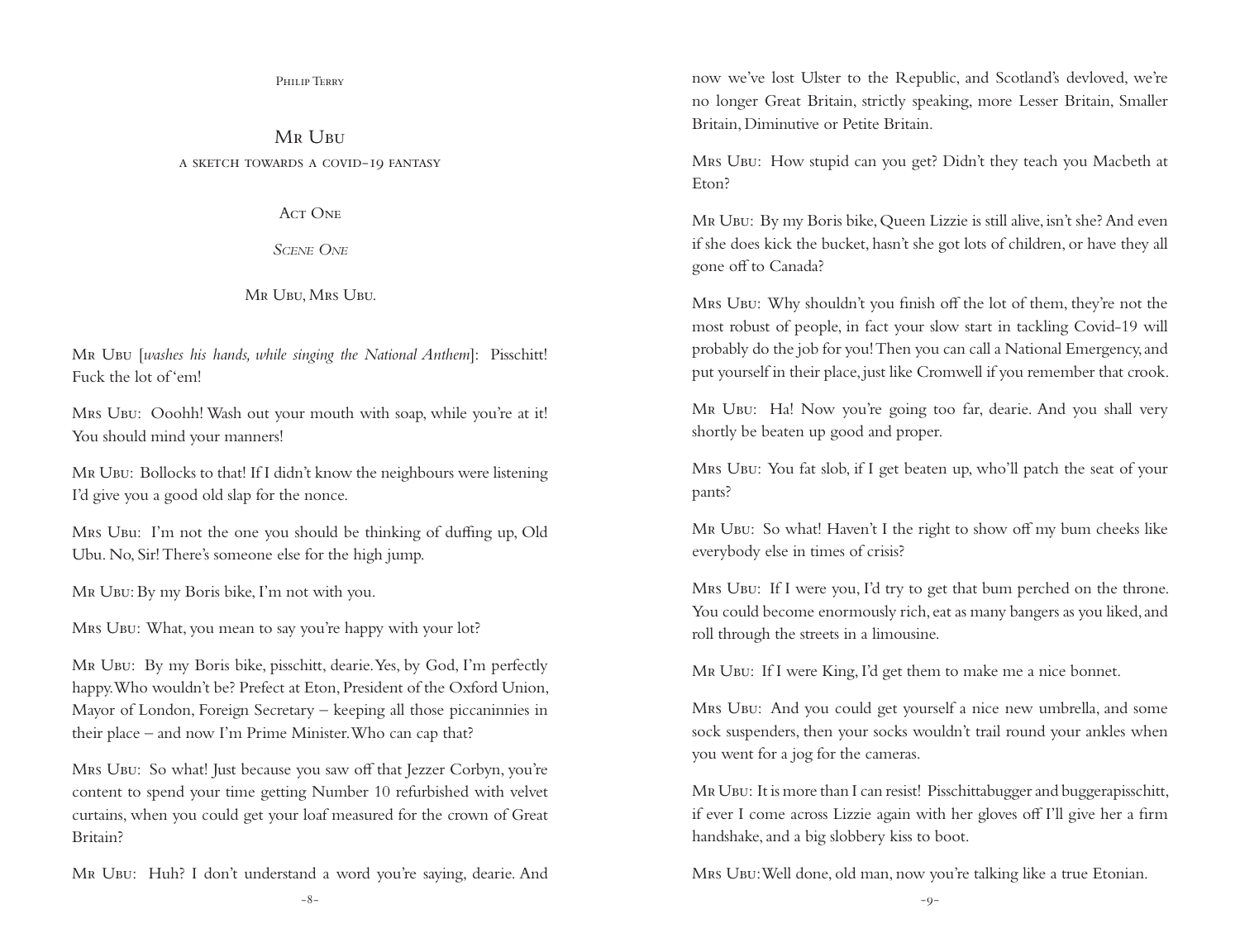Mr Ubu: Oh, no! Me – a Prime Minister – take out the Queen of England! I'd rather die! [*Washes hands again, singing the National Anthem.*]

Mrs Ubu [*aside*]: Oh, pisschitt! [*Aloud.*] So you want to stay poor as a church mouse, Mister Ubu?

Mr Ubu: Corbyn's bones, yes, by my Boris bike, I'd rather be poor as the measliest mouse than rich as the cruellest cat.

Mrs Ubu: And your bonnet? And your umbrella? And your sock suspenders?

MR UBU: And then what, you scheming bitch?

*He leaves, banging the door behind him.*

Mrs Ubu [*alone*]: Pfarrt, pisschitt, what a stingy bastard, but pfarrticles and pisschitticles, I think I've got him cogitating all the same. Thanks be to God and myself, in a few weeks I may be Queen of England.

CHRIS McCully

#### Child, it is a wepying dale

*Lullay, my herte and my swetyng,* Born under a defaulted star And mad Herod's infected pout. Sleep for this moment far From hobgoblin, mania's drum, From gun-lobby and self-doubt And from all to come.

## *Child, it is a wepying dale.*

Most of the mirror's tears have term, Nor is there anything like fate — Just choice, and consequence, and germ. *Lullay, lullay, reste thee a throwe.* The selfie-stick can wait While the vaccines grow.

*Lullay, lullay, wel myghte thou crie* For germ and time and *the harde bonds Of love-longyng* that once compiled Uniqueness from their wounds, Whose logic can't be wished unborn Even when most reviled, And dust its crown of thorn.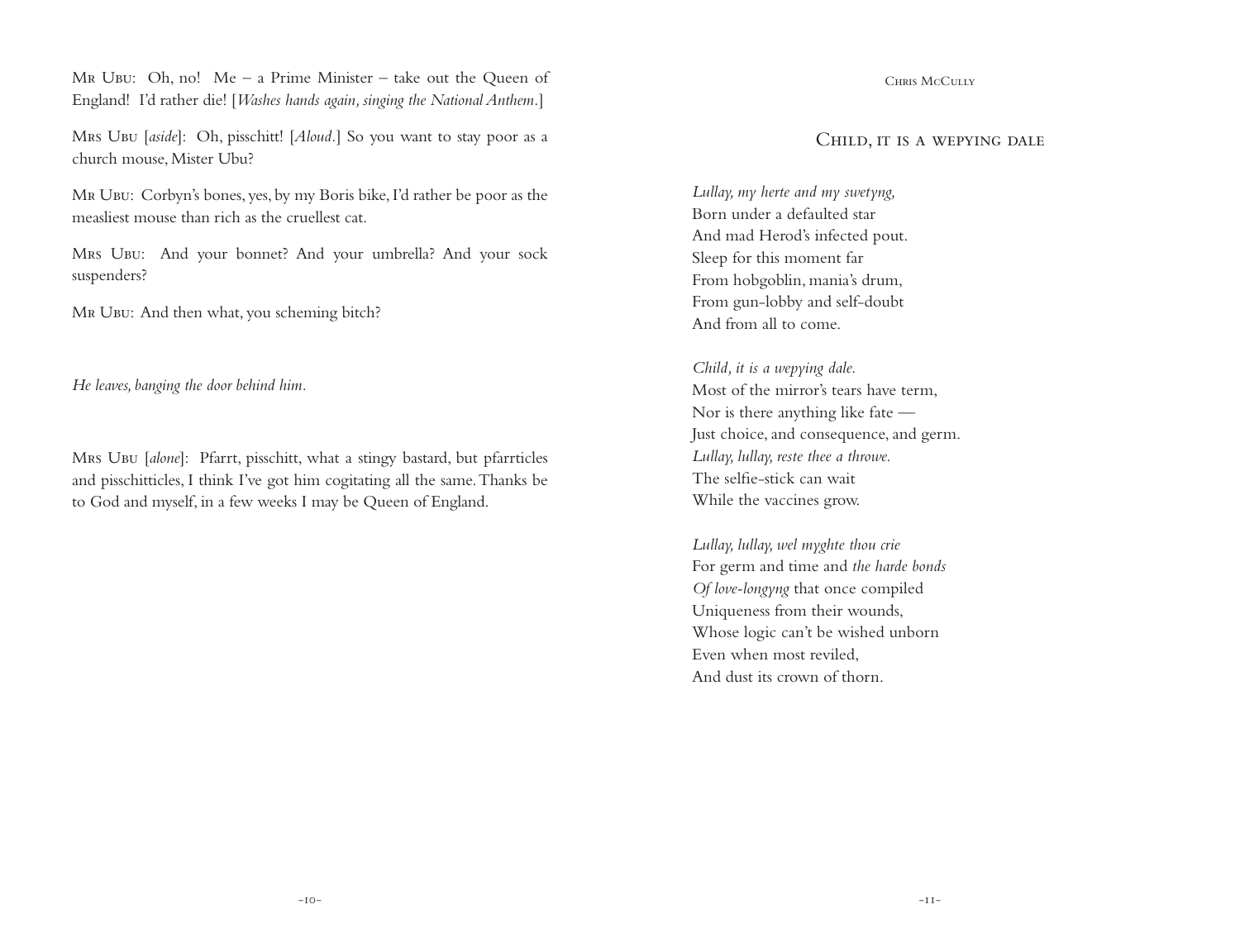#### Duncan MacKay

Call it an astronomer's lot

 between linewidth & luminosity manifolds without metric to keep us close with or without an emoji jacket to reflect mood

after all its live capture out of the clutter a tasty rap with primal bass beneath

> & by tilt of the head always the error of accuracy & precision

in that snub-nosed shocked H-alpha stream the dusty smoke of a receding star in brittle & spiked ionized air tough to catch the short-lived

hence this

when bliss it was & to be young

 spatial resolution linked by the elongated delineated by the rotational immersed in gigahertz continuum

at first without thought

 unwritten unread before building word for word in rhythms of perception

 now tracking west dropping south her line as gauge & pace for meaning

 whether of observation measure felt of thought the act is of recognition

& redistribution

 smudges circled arrowed even unmarked marking the mood pinning down a central dusty filament in greyscale clear as day bipolar red & blue lobes shifting.